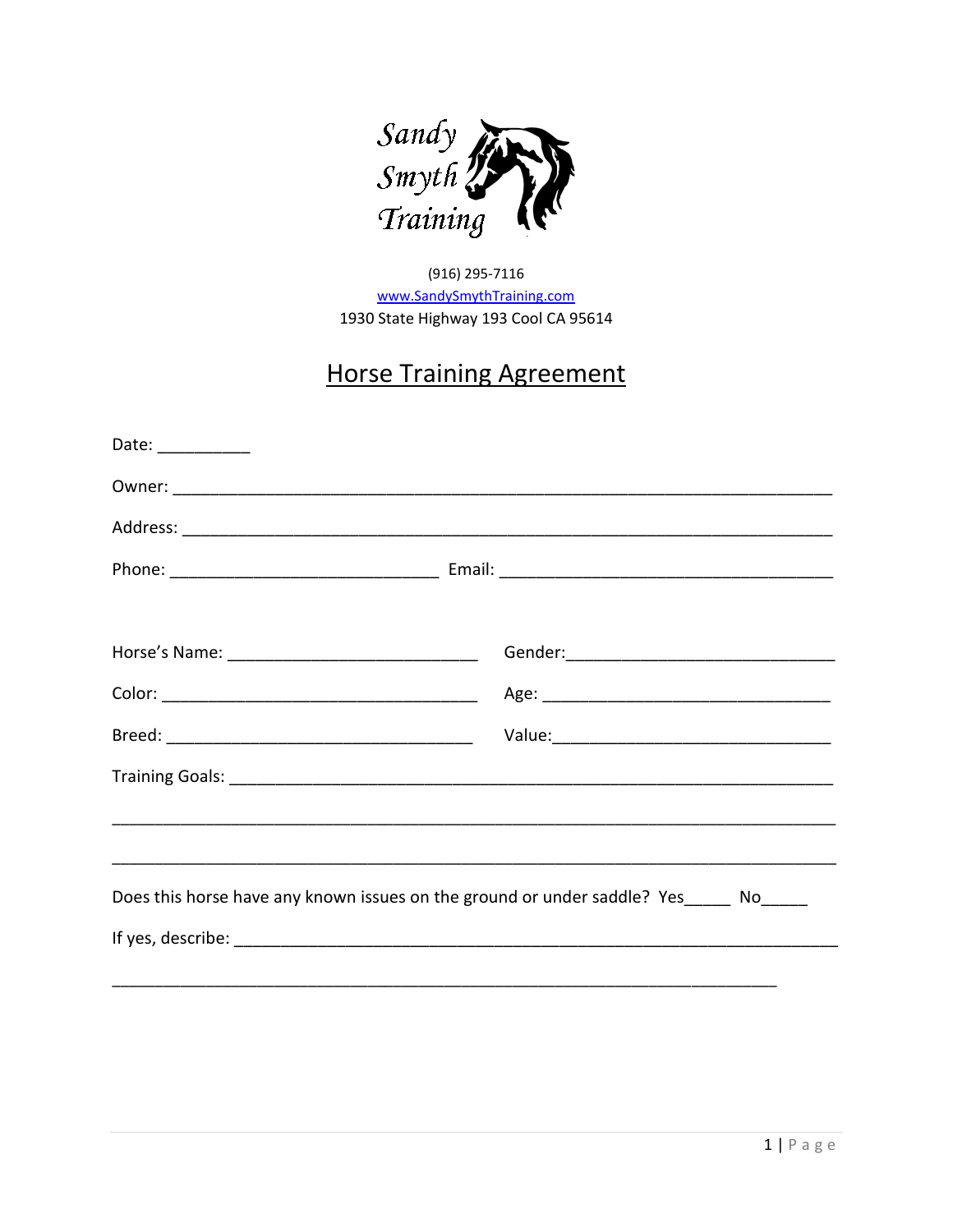## **VACCINATIONS** (EWE, Tetanus, Flu/Rhino are required while in training)

| Date last wormed and wormer used |         |
|----------------------------------|---------|
| Dates of vaccinations: EWE       | Tetanus |
| Flu<br>Rhino                     |         |
| Other                            |         |

Flu/rhino recommended twice yearly. EWE and Tetnus recommended once a year. Strangles, West Nile, and Rabies vaccinations are recommended but not required.

#### **VETERINARIAN EMERGENCY**

In the event of an emergency, if OWNER cannot be contacted,  $\zeta$  allowance is authorized to be spent on veterinarian care.

OWNER DOES / DOES NOT authorize surgery on said horse.

#### **Health Overview**

Horses coming into training are expected to be healthy and ready to work. Horses should be vaccinated in accordance with Sandy Smyth Training policy. Teeth should be free of points and wolf teeth. Hooves should be current on trimming or shoeing. The horse should be at least serviceably sound to the needs of the rider and comfort of the equine. If your horse is due for anything and would like my help in scheduling, please let me know.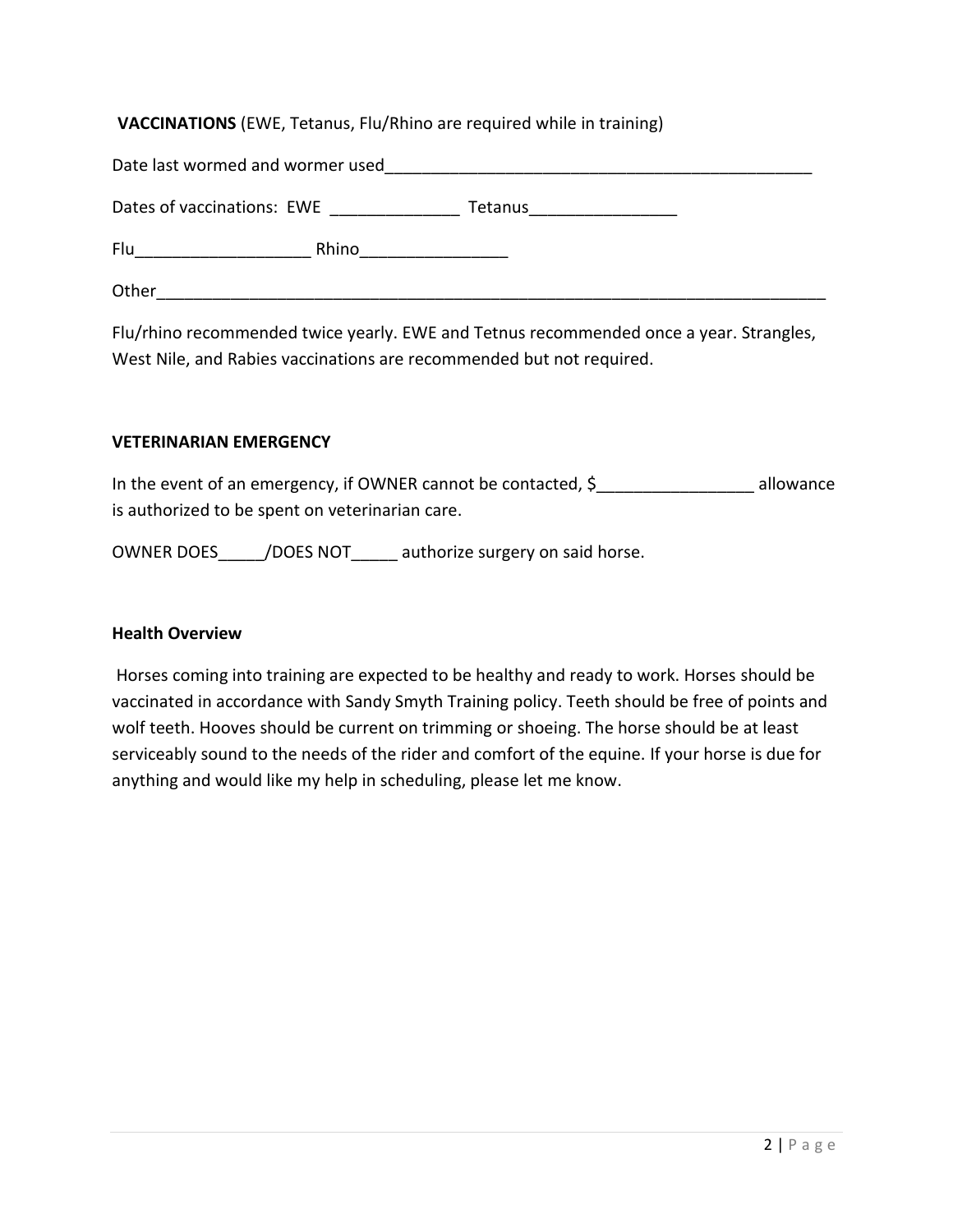# **PLEASE READ CAREFULLY BEFORE SIGNING THIS TRAINER DOES NOT GUARANTEE YOUR SAFETY OR THAT OF YOUR HORSES IT IS HEREBY AGREED TO AS FOLLOWS:**

- 1. OWNER agrees to pay the training fee of \$1,100.00 per month for full time training and board or \$850.00 for part time training and board (must be pre-approved). Payment is due at time of service unless otherwise agreed upon in advance.
- 2. A \$25 returned check fee will be charged on all returned checks.
- 3. A \$25 late fee will be charged on accounts not paid by the  $5<sup>th</sup>$  of each month.
- 4. One lesson per week is included with the training package while said horse is in training. No make ups allowed unless prior arrangement is made with TRAINER.
- 5. If credit is remaining once horse has left training, credit for services will be valid for 90 days unless otherwise agreed upon.
- 6. If said horse is ridden at a mutually agreed-upon show/clinic/sale/etc, the OWNER shall pay per-day showing fees, clipping/grooming fees, entry fees, stall fees, and/or all expenses incurred while being shown or transported.
- 7. **RISK OF LOSS -** During the time that the horse(s) is/are in the custody of TRAINER, TRAINER shall not be liable for any sickness, disease, theft, death or injury which may be suffered by the horse. This includes, but is not limited to, any personal injury or disability the horse may receive while on TRAINER'S premises. OWNER fully understands and hereby acknowledges that TRAINER does not carry any insurance on any horse(s) not owned by TRAINER. Such insurance for boarding or any other purposes, for which the horse(s) is/are covered under any public liability, accidental injury, theft or equine mortality insurance, and that all risks relating to boarding of horse(s), or for any other reason, for which the horse(s) is/are in the possession of TRAINER, are to be borne by OWNER.
- 8. **HOLD HARMLESS -** OWNER agrees to hold TRAINER harmless from any claim resulting from damage or injury caused by said horse, OWNER or their guests and invitees, to anyone, including but not limited to legal fees and/or expenses incurred by TRAINER in defense of such claims. All guests and invitees must sign a Release of Liability.
- 9. **DIRECT LOSS TO PERSONAL PROPERTY WARNING** OWNER is hereby warned that while on TRAINER's premises direct loss or damage, theft or injury to OWNER's horse, tack, equipment, trailer, etc. is not covered by TRAINER's insurance. The actual OWNER, having the financial interest in such items, must carry their own personal insurance policy.
- 10. OWNER understands that horses are large, possibly dangerous, flighty living animals that can frequently injure themselves. With that, OWNER agrees that while the horse is boarded/trained with TRAINER, TRAINER shall not be liable for any injury, sickness, death or theft suffered by the horse of any other cause of action arising from or connecting to the boarding/training of said horse.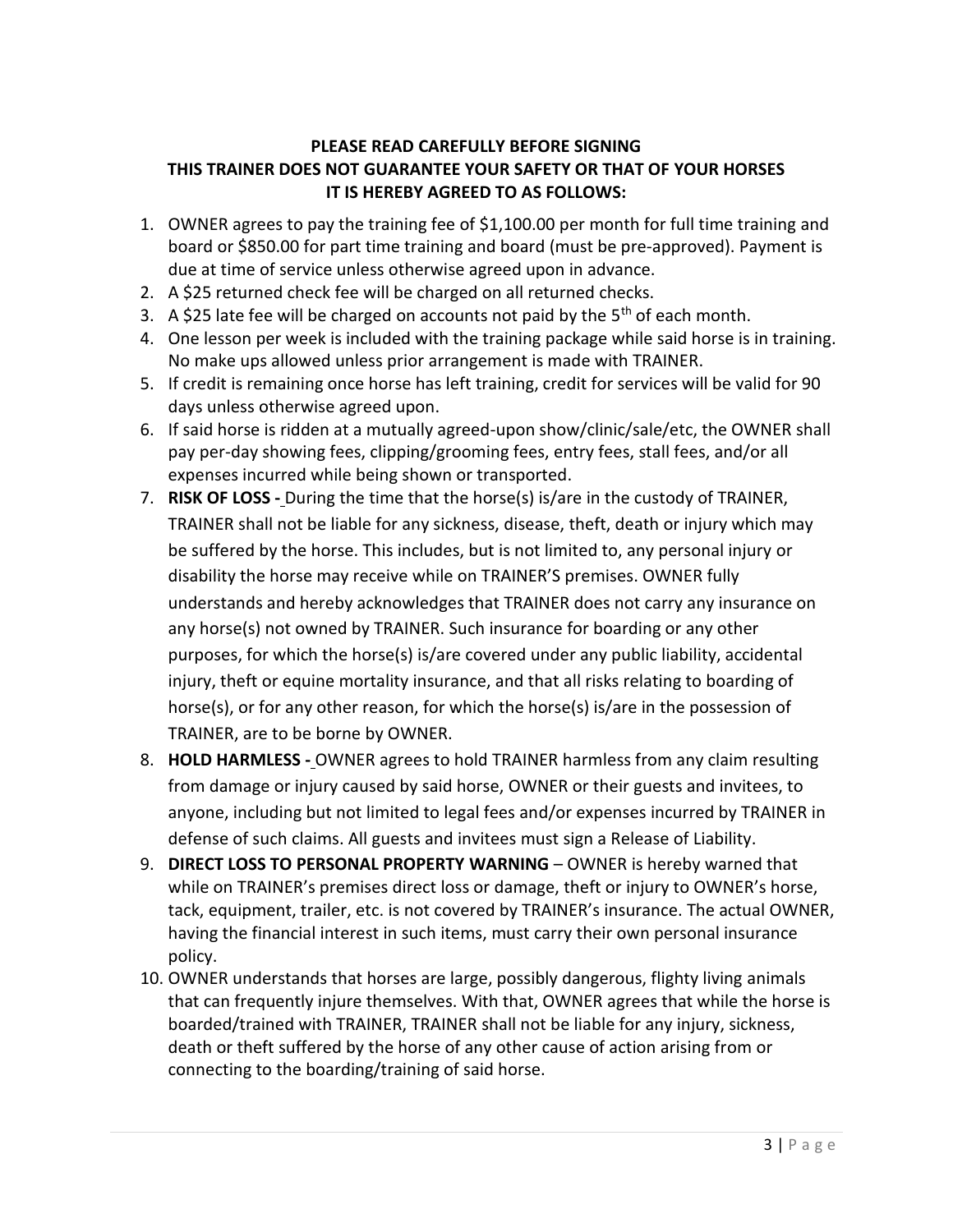- 11. **REALEASE OF LIABILITY** In consideration of TRAINER undertaking the training and incidental services under the terms set forth herein. I, the undersigned OWNER, do agree to hold harmless and release the TRAINER, TRAINER's owners, agents, employees, officers, directors, representatives, assigns, members, premises owners, affiliated organizations, and insurers, and others acting on TRAINER's behalf, (hereinafter, collectively referred to as "Associates"), of all claims, demands, causes of action, and legal liability, whether the same be known or unknown, anticipated or unanticipated, due to TRAINER's and/or TRAINER's Associates ordinary negligence; and I do further agree that except in the event of the TRAINER's gross negligence and willful and wanton misconduct, I shall not bring any claims, demands, legal actions and causes of action, against the TRAINER and TRAINER's Associates as stated above in this clause, for any economic and non-economic losses due to bodily injury, death, property damage, and injury to the animals, and/or by me and/or my minor child or legal ward, in relation to the premises and operations of the TRAINER.
- 12. **EMERGENCY CARE** TRAINER agrees to attempt to contact OWNER should TRAINER determine veterinary treatment is needed for said horse(s), but, if TRAINER is unable to contact OWNER, TRAINER is then authorized to secure emergency veterinary, and farrier care required for the health and well-being of said horse(s). All costs of such care incurred shall be paid by OWNER within fifteen (15) days from the date OWNER receives notice thereof, or TRAINER is authorized, as OWNER's agent, to arrange direct billing to OWNER. TRAINER shall assume that OWNER desires surgical care if recommended by a veterinarian in the event of colic, or other life threatening illness, unless TRAINER is instructed herein by OWNER or on OWNER's Information Sheets, that the horse(s) is/are not surgical candidates. OWNER agrees to notify TRAINER of any and all change of addresses, emergency telephone numbers, itineraries or other information reasonably necessary to contact OWNER in the event of an emergency. In the event OWNER departs for vacation or is otherwise unavailable, prior to departure OWNER shall notify TRAINER as to what party is authorized to make decisions in OWNER's place with regard to the health, well-being, and/or medical treatment of the horse(s).
- 13. **OWNER RIGHT OF TERMINATION** Upon written notice to the TRAINER the OWNER may terminate this agreement for any reason. OWNER is not entitled to a refund. TRAINER shall be paid for all fees incurred up to the termination time. After all fees have been paid in full this agreement is concluded.
- 14. **RIGHT OF LIEN** TRAINER has the right of lien as set forth in the law of the State of California for the amount due for the board and training and shall have the right, without process of law, to retain said horse until the indebtedness is satisfactorily paid in full. Any horse left for 90 days past last date of any payment due will be considered abandoned and will be sold as TRAINER sees fit with now reimbursement or recoup of any sales money over and above the outstanding bill by original Owner.
- 15. **AGREEMENT SCOPE AND TERRITORY** This agreement shall be legally binding upon the TRAINER and the OWNER or OWNER's parents or legal guardians, should OWNER be a minor, when signed by both parties. This agreement is entered into in the state and county of domicile of the TRAINER and will be interpreted and enforced under the laws of California. Any disputes by the OWNER shall be litigated in and venue shall be the